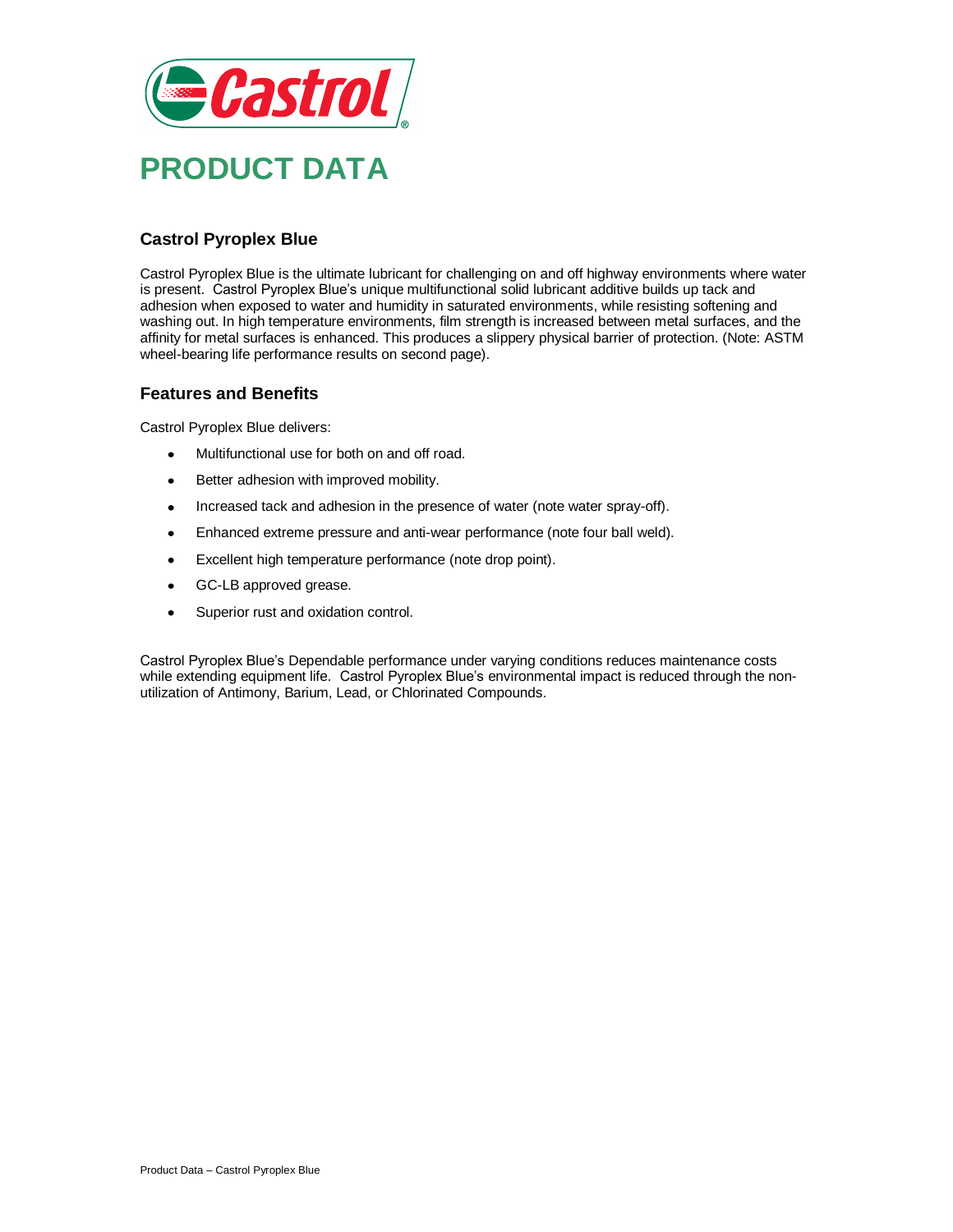

### **Industry Specifications and OEM Approvals by Grade**

Exceeds GC-LB (NLGI #1 grade only)

## **Typical Properties\***

|                                         | <b>Method</b>     |                      |                      |
|-----------------------------------------|-------------------|----------------------|----------------------|
| <b>NLGI Grade</b>                       |                   | 1                    | $\mathbf 2$          |
| Thickener-Type                          |                   | Lithium Complex      | Lithium Complex      |
| Color                                   |                   | <b>Blue</b>          | <b>Blue</b>          |
| Appearance                              |                   | Smooth-Tacky/Stringy | Smooth-Tacky/Stringy |
| Penetration, Worked @ 77°F              | D <sub>2</sub> 17 | 325                  | 280                  |
| Dropping Point, <sup>o</sup> F          | D2265             | 530                  | 550                  |
| 4-Ball EP Weld Point, kg                | D2596             | 500                  | 500                  |
| Load Wear Index                         | D2596             | 90                   | 93                   |
| 4-Ball Wear Scar, mm                    | D2266             | 0.33                 | 0.39                 |
| Timken OK Load                          | D2509             | 60                   | 60                   |
| Mobility-g/Min. 77°F                    |                   | 660                  | 410                  |
| Mobility-g/Min., 60°F                   |                   | 300                  | 170                  |
| Mobility-g/Min., 40°F                   |                   | 82                   | 55                   |
| Mobility-g/Min., 20°F                   |                   | 27                   | 14                   |
| Mobility-g/Min., 0°F                    |                   | 6                    | $\overline{2}$       |
| Water Sprayoff @ 100°F, %               | D4049             | 40                   | 18                   |
| Base Oil Viscosity, SSU@100°F           | D445              | 750                  | 1150                 |
| Base Oil Viscosity, SSU@210°F           | D445              | 75                   | 115                  |
| Base Oil Viscosity, cSt@40°C            | D445              | 114                  | 247                  |
| Base Oil Viscosity, cSt@100°C           | D445              | 60                   | 24                   |
| <b>Rust Prevention</b>                  | D1743             | Pass                 | Pass                 |
| Wheel Bearing Life, hrs                 | D3527             | 225                  | 240                  |
| Wheel Bearing Leakage,g                 | D4290             | 9.3                  | 1.9                  |
| Oxidation Stability, @ 100 Hr, psi loss | D942              | $\overline{2}$       | 1                    |
| <b>Copper Corrosion</b>                 | D4048             | 1B                   | 1B                   |

\* Due to continual product research and development, the information contained herein is based on products purchased in the U.S. and subject to change without notification. Typical properties may vary slightly.

# **Part Numbers and UPCs**